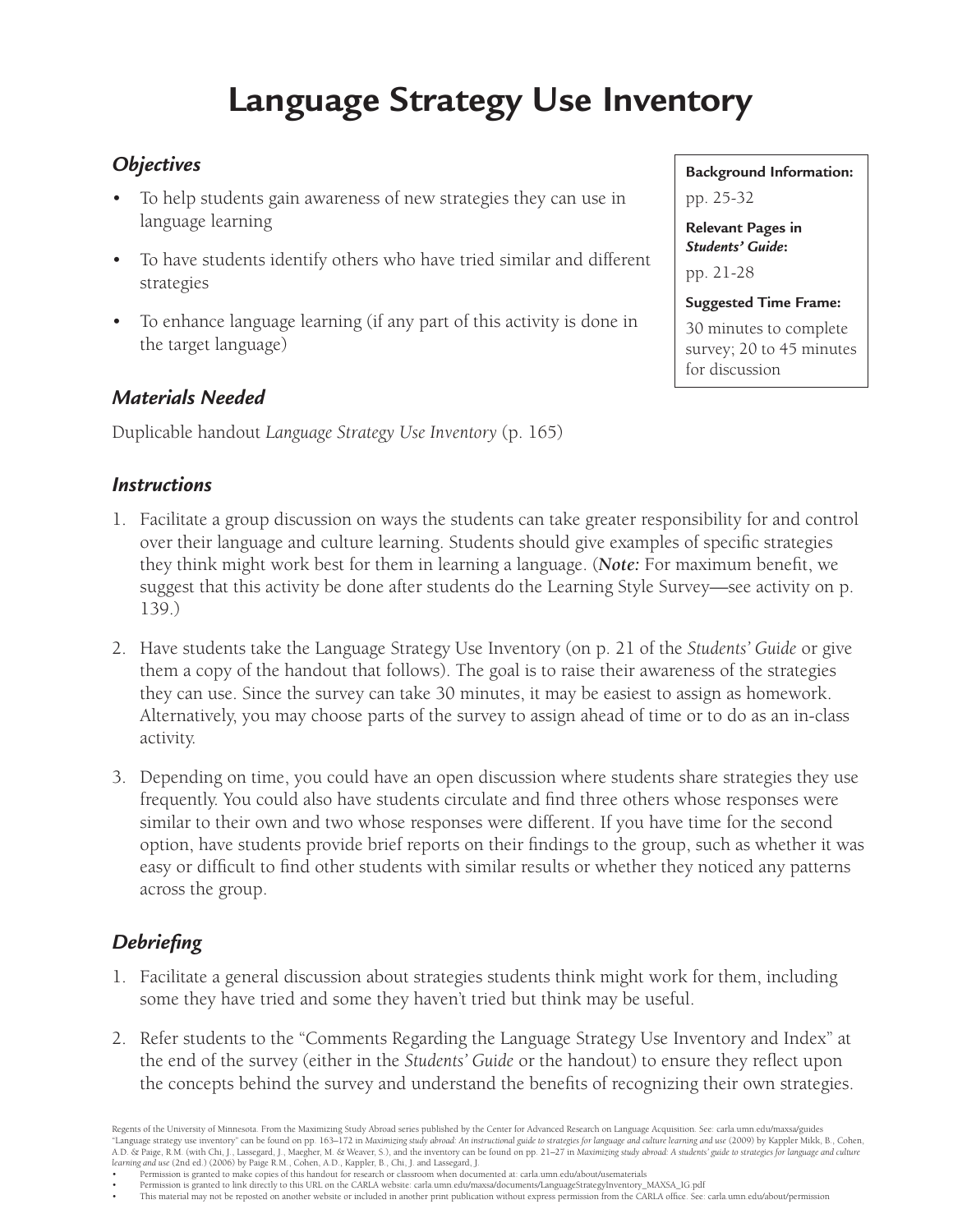3. Explain that students may favor a few strategies over others. Encourage them to explore different strategies so they will have a number of possible strategies from which to choose. Specifically ask students to identify a set number of additional strategies they will try in each of the skill areas.

## *Tip*

This activity is a useful ice-breaker activity to do early on in a course or study abroad program.

## *Adaptations and Extensions*

After completing the activity, highlight some of the specific strategies students can use with a simple strategy training activity, such as the *Listening Strategy Training* (p. 25) or *Reading Strategy Training* (p. 29) so students can experience the concept of strategies training in context.

The survey could be translated into the target language for more advanced language students. Even if the surveys are done in English, the face-to-face part of the activity could be done in the target language to maximize language learning. This is true even for beginning or intermediate language learners, since you can provide model questions for lower-level students.

Regents of the University of Minnesota. From the Maximizing Study Abroad series published by the Center for Advanced Research on Language Acquisition. See: carla.umn.edu/maxsa/guides "Language strategy use inventory" can be found on pp. 163–172 in *Maximizing study abroad: An instructional guide to strategies for language and culture learning and use* (2009) by Kappler Mikk, B., Cohen, A.D. & Paige, R.M. (with Chi, J., Lassegard, J., Maegher, M. & Weaver, S.), and the inventory can be found on pp. 21–27 in Maximizing study abroad: A students' guide to strategies for language and culture<br>learning and use

• Permission is granted to make copies of this handout for research or classroom when documented at: carla.umn.edu/about/usematerials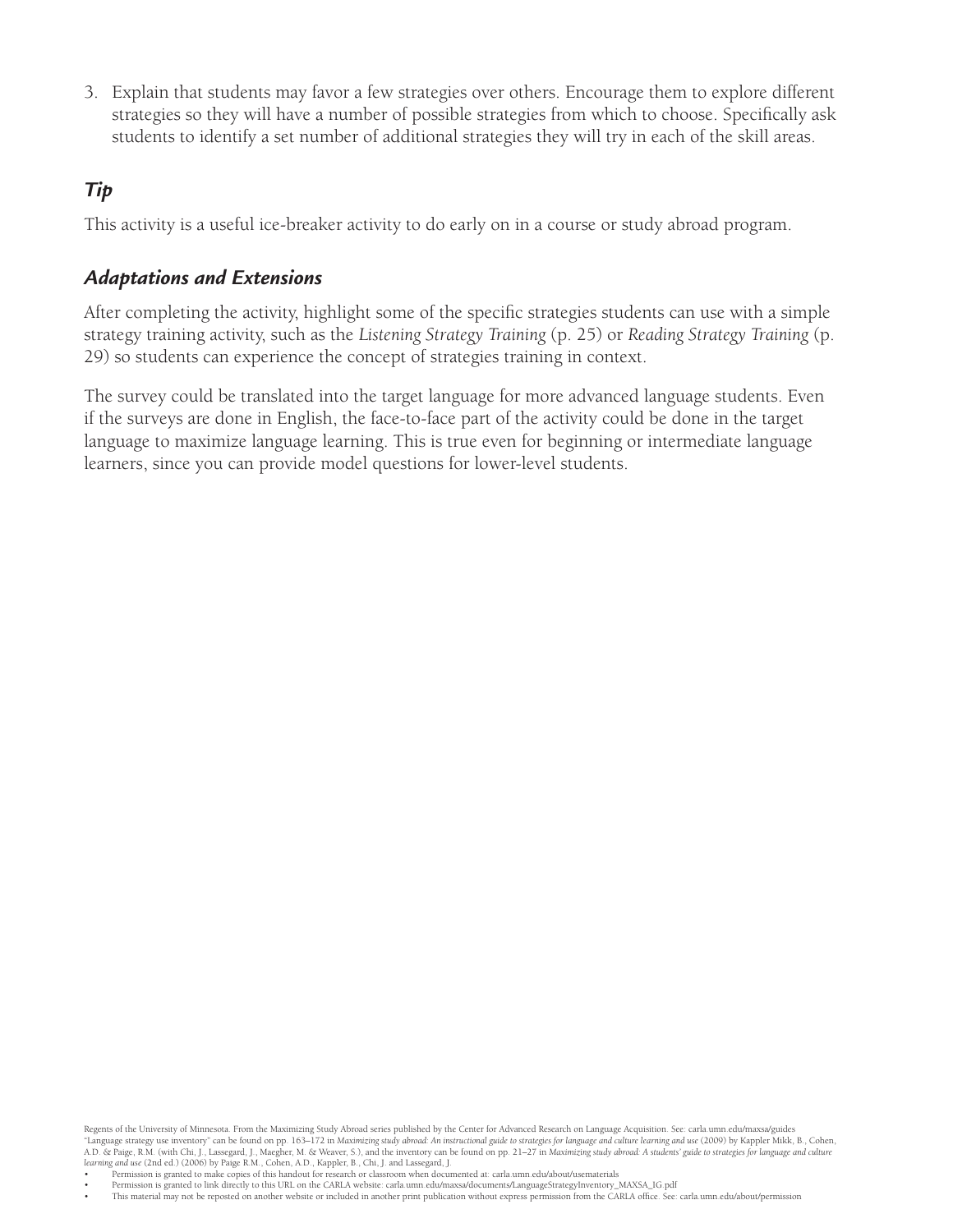## Language Strategy Use Inventory<br>Andrew D. Cohen, Rebecca Oxford, and Julie C. Chi

The purpose of this inventory is to find out more about yourself as a language learner and to help you discover strategies that can help you master a new language. Check the box that describes your use of each listed strategy. The categories are: *I use this strategy and like it*; *I have tried this strategy and would use it again*; *I've never used this strategy but am interested in it*; and *This strategy doesn't fit for me*. Please note that "target" language refers to the new language you are learning.

|    | Listening Strategy Use                                                                                                            | use this strategy | have tried this strategy and<br>rould use it again<br>again | strategy<br>I've never used this<br>but am interested in | e<br>This strategy<br>doesn't fit for 1 |  |
|----|-----------------------------------------------------------------------------------------------------------------------------------|-------------------|-------------------------------------------------------------|----------------------------------------------------------|-----------------------------------------|--|
|    | Strategies to increase my exposure to the target language:                                                                        |                   |                                                             |                                                          |                                         |  |
| 1. | Attend out-of-class events where the new language is spoken.                                                                      |                   |                                                             |                                                          |                                         |  |
| 2. | Listen to talk shows on the radio, watch TV shows, or see movies in the<br>target language.                                       |                   |                                                             |                                                          |                                         |  |
| 3. | Listen to the language in a restaurant or store where the staff speak the target<br>language.                                     |                   |                                                             |                                                          |                                         |  |
| 4. | Listen in on people who are having conversations in the target language to try<br>to catch the gist of what they are saying.      |                   |                                                             |                                                          |                                         |  |
|    | Strategies to become more familiar with the sounds in the target language:                                                        |                   |                                                             |                                                          |                                         |  |
| 5. | Practice sounds in the target language that are very different from sounds in<br>my own language to become comfortable with them. |                   |                                                             |                                                          |                                         |  |
| 6. | Look for associations between the sound of a word or phrase in the new<br>language with the sound of a familiar word.             |                   |                                                             |                                                          |                                         |  |
| 7. | Imitate the way native speakers talk.                                                                                             |                   |                                                             |                                                          |                                         |  |
| 8. | Ask a native speaker about unfamiliar sounds that I hear.                                                                         |                   |                                                             |                                                          |                                         |  |
|    | Strategies to prepare to listen to conversation in the target language:                                                           |                   |                                                             |                                                          |                                         |  |
| 9. | Pay special attention to specific aspects of the language; for example, the way<br>the speaker pronounces certain sounds.         |                   |                                                             |                                                          |                                         |  |
|    | 10. Try to predict what the other person is going to say based on what has been<br>said so far.                                   |                   |                                                             |                                                          |                                         |  |
|    | 11. Prepare for talks and performances I will hear in the target language by<br>reading some background materials beforehand      |                   |                                                             |                                                          |                                         |  |

## Regents of the University of Minnesota. From the Maximizing Study Abroad series published by the Center for Advanced Research on Language Acquisition. See: carla.umn.edu/maxsa/guides "Language strategy use inventory" can be found on pp. 163–172 in Maximizing study abroad: An instructional guide to strategies for language and culture learning and use (2009) by Kappler Mikk, B., Cohen,<br>A.D. & Paige, R.M.

• Permission is granted to make copies of this handout for research or classroom when documented at: carla.umn.edu/about/usematerials

Permission is granted to link directly to this URL on the CARLA website: carla.umn.edu/maxsa/documents/LanguageStrategyInventory\_MAXSA\_IG.pdf Prefical and he carla.umn.edu/about/permission<br>Phis material may not be reposted



## Strategies to increase my exposure to the target **state**

- 1. Attend out-of-class event
- 2. Listen to talk shows on target language.
- 3. Listen to the language in language.
- 4. Listen in on people who to catch the gist of what

## **Strategies to become more**

- 5. Practice sounds in the ta my own language to bec
- 6. Look for associations between the sound of a local or phrase in the new phrase in the new phrase in the new  $6.$ language with the sound
- 7. Imitate the way native sp
- 8. Ask a native speaker about 1 hear.

## **Strategies to prepare to lister**

- 9. Pay special attention to the speaker pronounces.
- 10. Try to predict what the o said so far.
- 11. Prepare for talks and per reading some background materials beforehand.



 $\mathbb Z$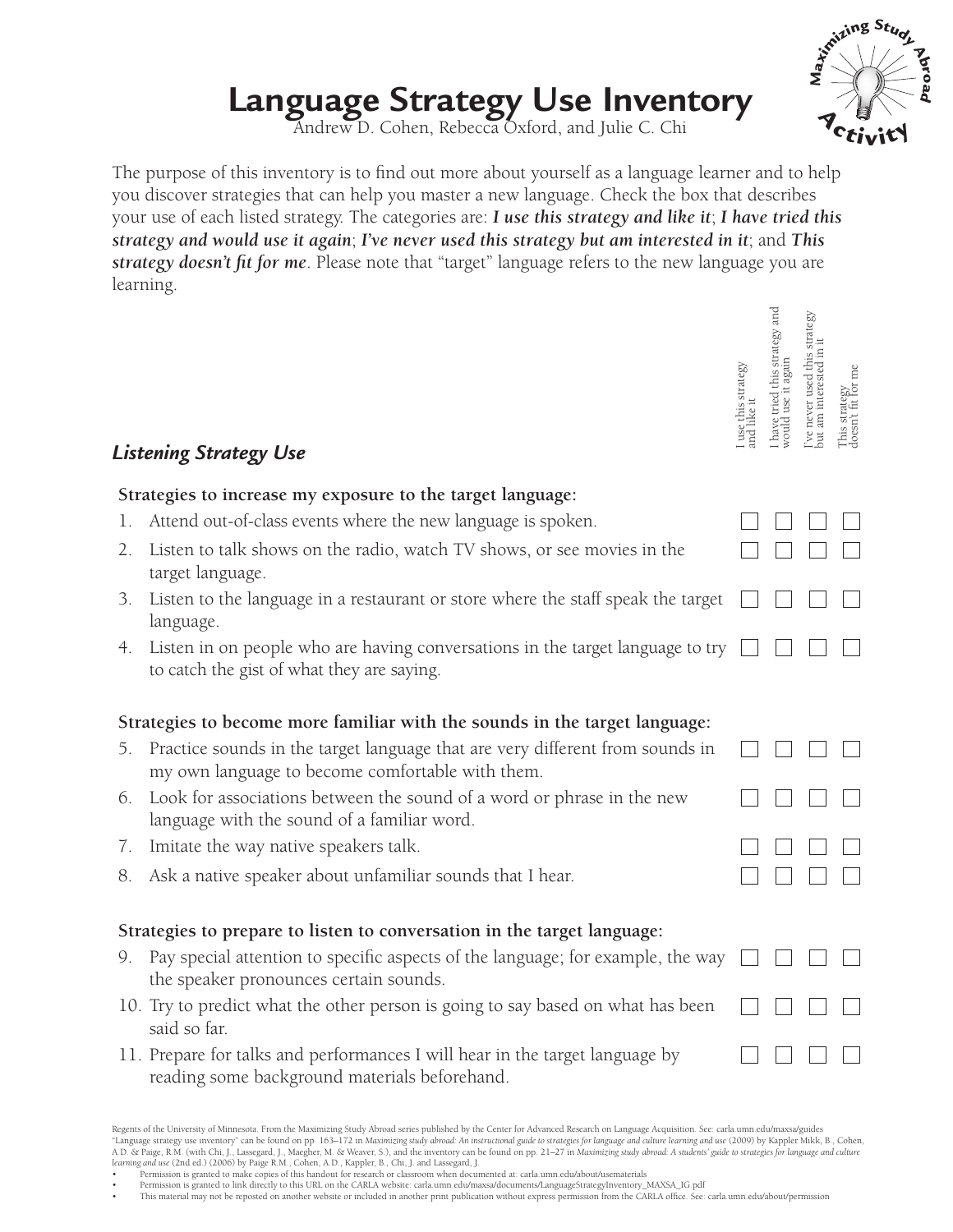|                                                                                                   | I use this strategy<br>and like it | and<br>strategy<br>use it again<br>I have tried this<br>would | strategy<br>out am interested<br>ve never used | This strategy<br>doesn't fit for 1 |
|---------------------------------------------------------------------------------------------------|------------------------------------|---------------------------------------------------------------|------------------------------------------------|------------------------------------|
| Strategies to listen to conversation in the target language:                                      |                                    |                                                               |                                                |                                    |
| 12. Listen for key words that seem to carry the bulk of the meaning.                              |                                    |                                                               |                                                |                                    |
| 13. Listen for word and sentence stress to see what native speakers emphasize<br>when they speak. |                                    |                                                               |                                                |                                    |
| 14. Pay attention to when and how long people tend to pause.                                      |                                    |                                                               |                                                |                                    |
| 15. Pay attention to the rise and fall of speech by native speakers—the "music" of it.            |                                    |                                                               |                                                |                                    |
| 16. Practice "skim listening" by paying attention to some parts and ignoring others.              |                                    |                                                               |                                                |                                    |
| 17. Try to understand what I hear without translating it word for word.                           |                                    |                                                               |                                                |                                    |
| 18. Focus on the context of what people are saying.                                               |                                    |                                                               |                                                |                                    |
| 19. Listen for specific details to see whether I can understand them.                             |                                    |                                                               |                                                |                                    |

## **Strategies for when I do not understand some or most of what someone says in the target language:**

 $\Box$ 

 $\Box$ 

 $\Box$ 

 $\perp$ 

 $\Box$ 

 $\mathbb{R}^n$ 

 $\Box$ 

 $\Box$ 

 $\perp$ 

 $\mathbb{R}^n$ 

 $\Box$ 

 $\Box$ 

- 20. Ask speakers to repeat what they said if it wasn't clear to me.
- 21. Ask speakers to slow down if they are speaking too fast.
- 22. Ask for clarification if I don't understand it the first time around.
- 23. Use the speakers' tone of voice as a clue to the meaning of what they are saying.
- 24. Make educated guesses about the topic based on what has already been said.
- 25. Draw on my general background knowledge to get the main idea.
- 26. Watch speakers' gestures and general body language to help me figure out the meaning of what they are saying.

*What other listening strategies do I use?*

- • Permission is granted to make copies of this handout for research or classroom when documented at: carla.umn.edu/about/usematerials
- Permission is granted to link directly to this URL on the CARLA website: carla.umn.edu/maxsa/documents/LanguageStrategyInventory\_MAXSA\_IG.pdf Prefical and he carla.umn.edu/about/permission<br>Phis material may not be reposted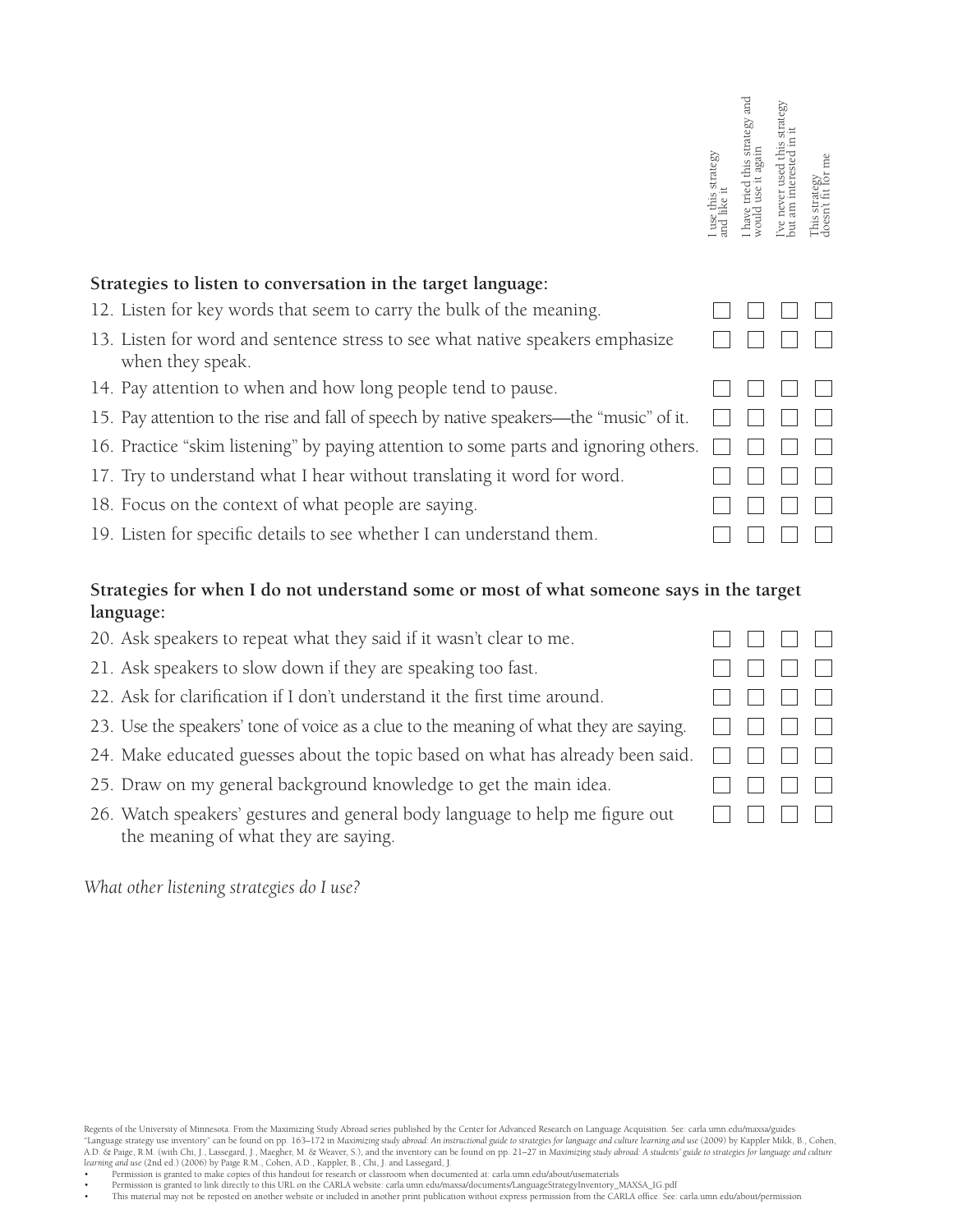| <b>Vocabulary Strategy Use</b>                                                                                                           | I use this strategy<br>and like it | I have tried this strategy and<br>would use it again | 've never used this strategy<br>but am interested in it | ्या<br>दिवे<br>दिवे<br>This strateg<br>doesn't fit f |
|------------------------------------------------------------------------------------------------------------------------------------------|------------------------------------|------------------------------------------------------|---------------------------------------------------------|------------------------------------------------------|
| Strategies to learn new words:                                                                                                           |                                    |                                                      |                                                         |                                                      |
| 27. Pay attention to the structure of the new word.                                                                                      |                                    |                                                      |                                                         |                                                      |
| 28. Break the word into parts that I can identify.                                                                                       |                                    |                                                      |                                                         |                                                      |
| 29. Group words according to parts of speech (e.g., nouns, verbs).                                                                       |                                    |                                                      |                                                         |                                                      |
| 30. Associate the sound of the new word with the sound of a word that is<br>familiar to me.                                              |                                    |                                                      |                                                         |                                                      |
| 31. Use rhyming to remember new words.                                                                                                   |                                    |                                                      |                                                         |                                                      |
| 32. Make a mental image of new words.                                                                                                    |                                    |                                                      |                                                         |                                                      |
| 33. List new words with other words that are related to it.                                                                              |                                    |                                                      |                                                         |                                                      |
| 34. Write out new words in meaningful sentences.                                                                                         |                                    |                                                      |                                                         |                                                      |
| 35. Practice new action verbs by acting them out.                                                                                        |                                    |                                                      |                                                         |                                                      |
| 36. Use flash cards in a systematic way to learn new words.                                                                              |                                    |                                                      |                                                         |                                                      |
| Strategies to review vocabulary:                                                                                                         |                                    |                                                      |                                                         |                                                      |
| 37. Go over new words often when I first learn them to help me remember them.                                                            |                                    |                                                      |                                                         |                                                      |
| 38. Review words periodically so I don't forget them.                                                                                    |                                    |                                                      |                                                         |                                                      |
| Strategies to recall vocabulary:                                                                                                         |                                    |                                                      |                                                         |                                                      |
| 39. Look at meaningful parts of the word (e.g., the prefix or the suffix) to remind $\Box$ $\Box$<br>me of the meaning of the word.      |                                    |                                                      |                                                         |                                                      |
| 40. Make an effort to remember the situation where I first heard or saw the word<br>or remember the page or sign where I saw it written. |                                    |                                                      |                                                         |                                                      |
| 41. Visualize the spelling of new words in my mind.                                                                                      |                                    |                                                      |                                                         |                                                      |
| Strategies to make use of new vocabulary:                                                                                                |                                    |                                                      |                                                         |                                                      |
| 42. Try using new words in a variety of ways.                                                                                            |                                    |                                                      |                                                         |                                                      |
| 43. Practice using familiar words in different ways.                                                                                     |                                    |                                                      |                                                         |                                                      |
| 44. Make an effort to use idiomatic expressions in the new language.                                                                     |                                    |                                                      |                                                         |                                                      |

### *What other vocabulary strategies do I use?*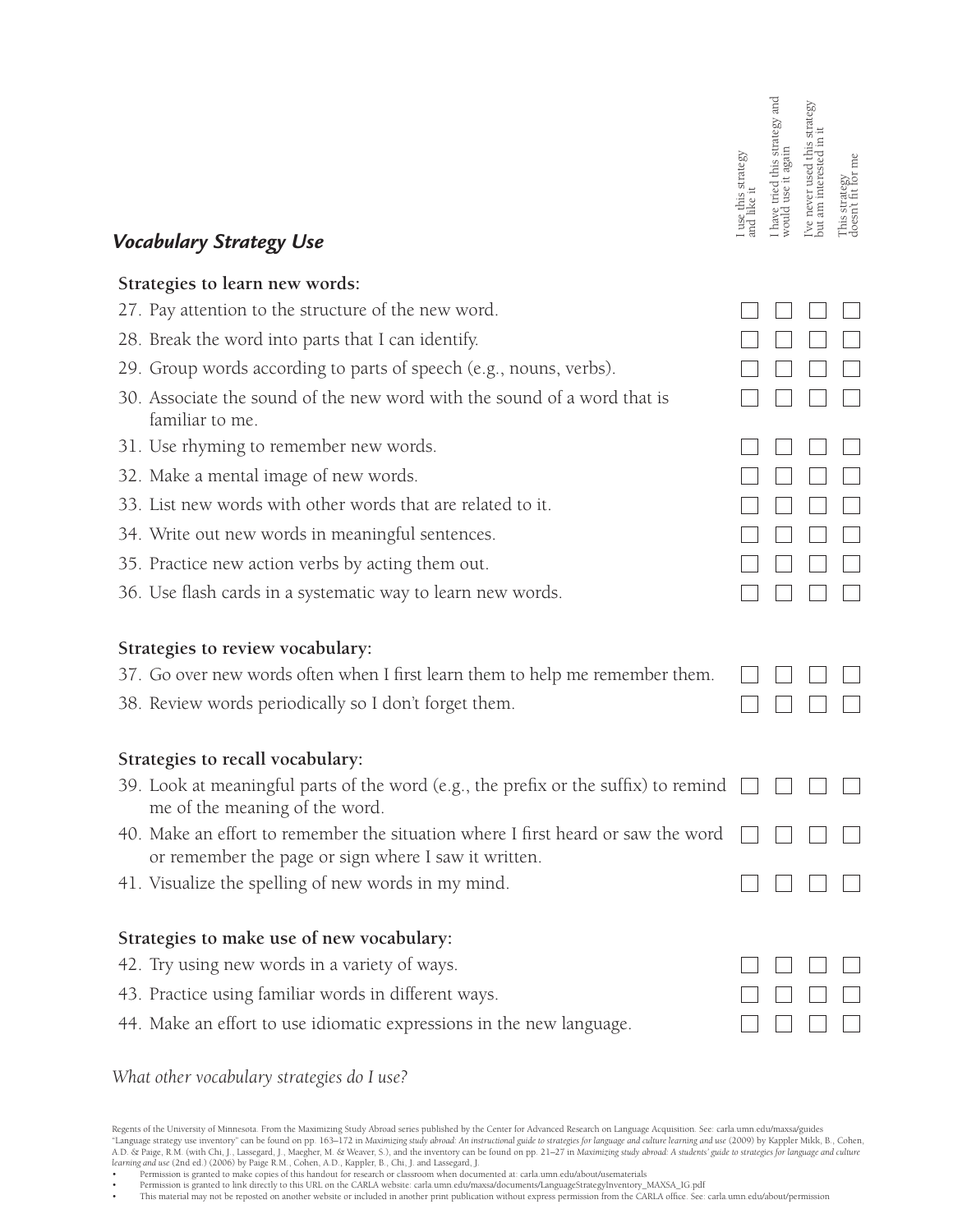| <b>Speaking Strategy Use</b>                                                                                                  | use this strategy<br>like it | have tried this strategy and<br>use it again<br>vould | is strategy<br>Ξ<br>am interested<br>ve never used<br>jnc | This strategy<br>doesn't fit for 1 |
|-------------------------------------------------------------------------------------------------------------------------------|------------------------------|-------------------------------------------------------|-----------------------------------------------------------|------------------------------------|
| Strategies to practice speaking:                                                                                              |                              |                                                       |                                                           |                                    |
| 45. Practice saying new expressions to myself.                                                                                |                              |                                                       |                                                           |                                    |
| 46. Practice new grammatical structures in different situations to build my<br>confidence level in using them.                |                              |                                                       |                                                           |                                    |
| 47. Think about how a native speaker might say something and practice saying it<br>that way.                                  |                              |                                                       |                                                           |                                    |
| Strategies to engage in conversation:                                                                                         |                              |                                                       |                                                           |                                    |
| 48. Regularly seek out opportunities to talk with native speakers.                                                            |                              |                                                       |                                                           |                                    |
| 49. Initiate conversations in the target language as often as possible.                                                       |                              |                                                       |                                                           |                                    |
| 50. Direct the conversation to familiar topics.                                                                               |                              |                                                       |                                                           |                                    |
| 51. Plan out in advance what I want to say.                                                                                   |                              |                                                       |                                                           |                                    |
| 52. Ask questions as a way to be involved in the conversation.                                                                |                              |                                                       |                                                           |                                    |
| 53. Anticipate what will be said based on what has been said so far.                                                          |                              |                                                       |                                                           |                                    |
| 54. Try topics even when they aren't familiar to me.                                                                          |                              |                                                       |                                                           |                                    |
| 55. Encourage others to correct errors in my speaking.                                                                        |                              |                                                       |                                                           |                                    |
| 56. Try to figure out and model native speakers' language patterns when<br>requesting, apologizing, or complaining.           |                              |                                                       |                                                           |                                    |
| Strategies for when I can't think of a word or expression:                                                                    |                              |                                                       |                                                           |                                    |
| 57. Ask for help from my conversation partner.                                                                                |                              |                                                       |                                                           |                                    |
| 58. Look for a different way to express the idea, like using a synonym.                                                       |                              |                                                       |                                                           |                                    |
| 59. Use words from my own language, but say them in a way that sounds like<br>words in the target language.                   |                              |                                                       |                                                           |                                    |
| 60. Make up new words or guess if I don't know the right ones to use.                                                         |                              |                                                       |                                                           |                                    |
| 61. Use gestures as a way to try to get my meaning across.                                                                    |                              |                                                       |                                                           |                                    |
| 62. Switch back to my own language momentarily if I know that the person I'm<br>talking to can understand what is being said. |                              |                                                       |                                                           |                                    |
| What other speaking strategies do I use?                                                                                      |                              |                                                       |                                                           |                                    |

Regents of the University of Minnesota. From the Maximizing Study Abroad series published by the Center for Advanced Research on Language Acquisition. See: carla.umn.edu/maxsa/guides "Language strategy use inventory" can b

Permission is granted to link directly to this URL on the CARLA website: carla.umn.edu/maxsa/documents/LanguageStrategyInventory\_MAXSA\_IG.pdf Prefical and he carla.umn.edu/about/permission<br>Phis material may not be reposted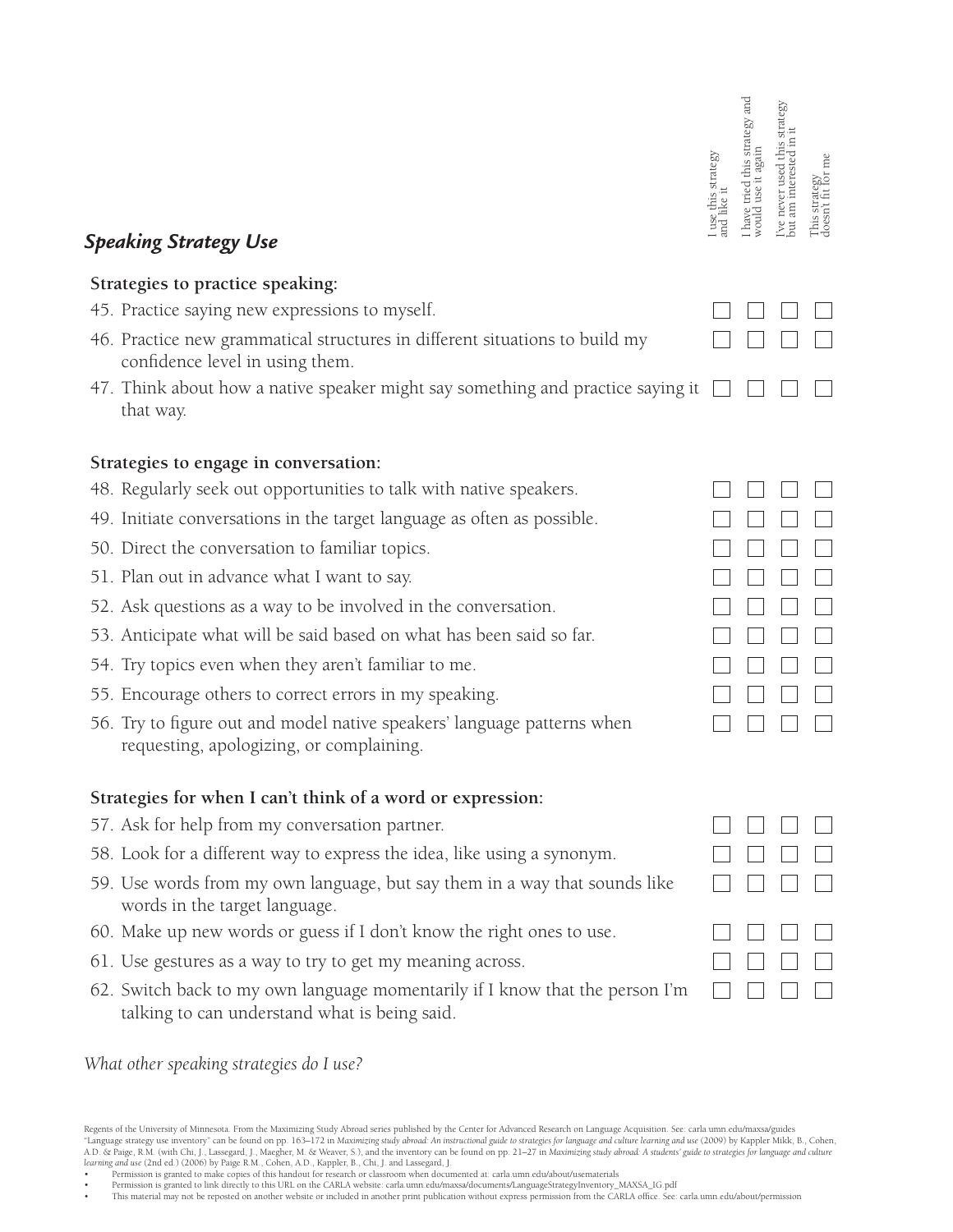|                                     | I have tried this strategy and<br>would use it again | I've never used this strategy<br>but am interested in it |
|-------------------------------------|------------------------------------------------------|----------------------------------------------------------|
|                                     |                                                      |                                                          |
|                                     |                                                      |                                                          |
|                                     |                                                      |                                                          |
|                                     |                                                      |                                                          |
|                                     |                                                      |                                                          |
|                                     |                                                      |                                                          |
|                                     |                                                      |                                                          |
|                                     |                                                      |                                                          |
|                                     |                                                      |                                                          |
|                                     |                                                      |                                                          |
|                                     |                                                      |                                                          |
|                                     |                                                      |                                                          |
| This strategy<br>doesn't fit for me |                                                      |                                                          |

# **Reading Strategy Use**<br>**Reading Strategy Use**

## **Strategies to improve my reading ability:**

| 63. Read as much as possible in the target language.                                                                                  |  |  |
|---------------------------------------------------------------------------------------------------------------------------------------|--|--|
| 64. Try to find things to read for pleasure in the target language.                                                                   |  |  |
| 65. Find reading material that is at or near my level.                                                                                |  |  |
| 66. Plan out in advance how I'm going to read the text, monitor to see how I'm<br>doing, and then check to see how much I understand. |  |  |
| 67. Skim an academic text first to get the main idea and then go back and read it<br>more carefully.                                  |  |  |
| 68. Read a story or dialogue several times until I understand it.                                                                     |  |  |
| 69. Pay attention to the organization of the text, especially headings and<br>subheadings.                                            |  |  |
| 70. Make ongoing summaries of the reading either in my mind or in the margins<br>of the text.                                         |  |  |
| 71. Make predictions as to what will happen next.                                                                                     |  |  |
| Strategies for when words and grammatical structures are not understood:                                                              |  |  |
| 72. Guess the approximate meaning by using clues from the context of the<br>reading material.                                         |  |  |
| 73. Use a bilingual dictionary to get a sense of what the equivalent word in my<br>native language would be.                          |  |  |
| 74. Use a target language dictionary to see how words are defined by means of<br>other target language words.                         |  |  |

*What other reading strategies do I use?*

Regents of the University of Minnesota. From the Maximizing Study Abroad series published by the Center for Advanced Research on Language Acquisition. See: carla.umn.edu/maxsa/guides "Language strategy use inventory" can b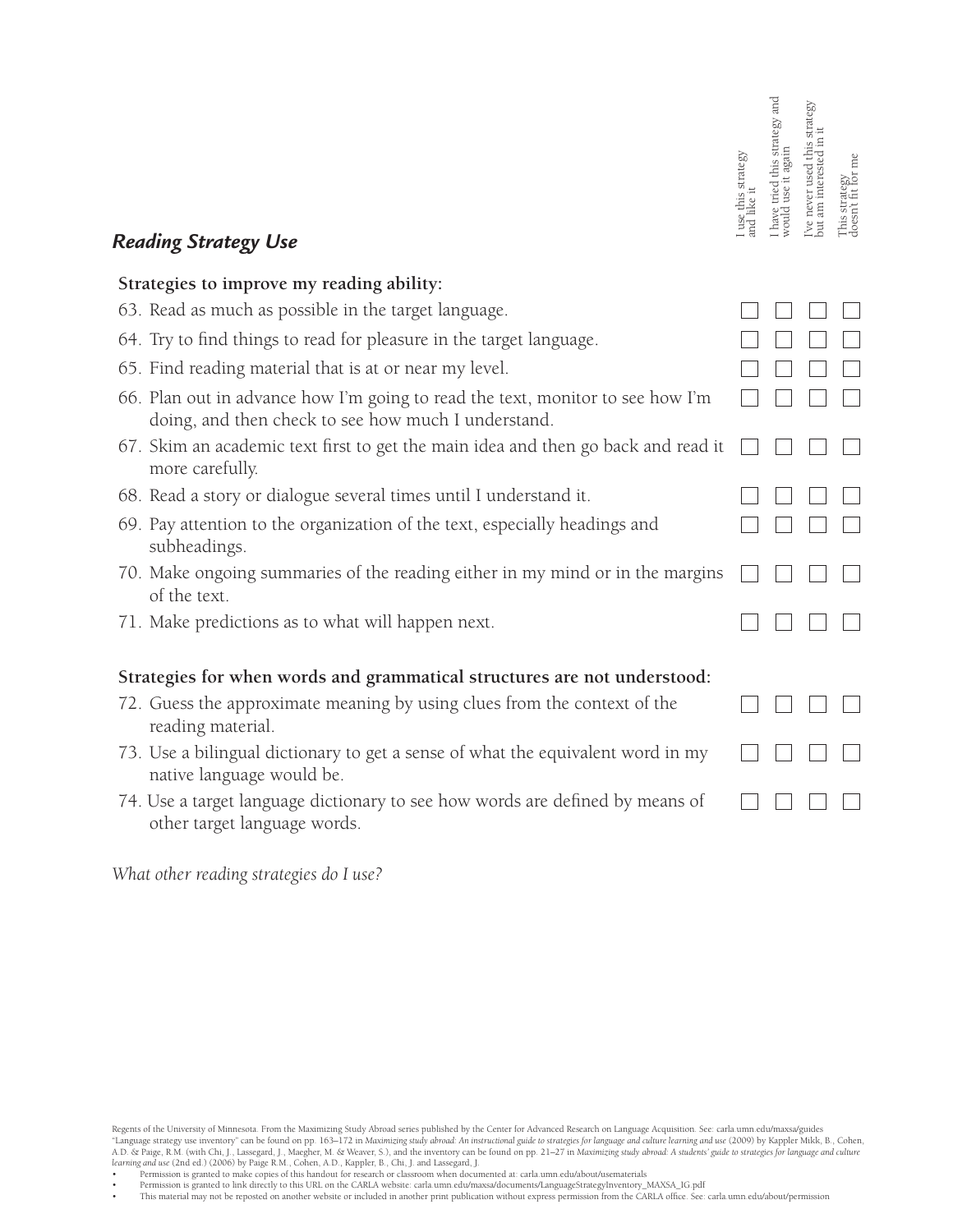| <b>Writing Strategy Use</b>                                                                                                                                 | use this strategy<br>and like it | and<br>tried this strategy<br>use it again<br>would | ve never used this<br>put | This strategy<br>doesn't fit for me |
|-------------------------------------------------------------------------------------------------------------------------------------------------------------|----------------------------------|-----------------------------------------------------|---------------------------|-------------------------------------|
| Strategies for basic writing:                                                                                                                               |                                  |                                                     |                           |                                     |
| 75. Practice writing the alphabet and/or new words in the target language.                                                                                  |                                  |                                                     |                           |                                     |
| 76. Plan out in advance how to write academic papers, monitor how my writing<br>is going, and check to see how well my writing reflects what I want to say. |                                  |                                                     |                           |                                     |
| 77. Try writing different kinds of texts in the target language (e.g., personal<br>notes, messages, letters, and course papers).                            |                                  |                                                     |                           |                                     |
| 78. Take class notes in the target language as much as I can.                                                                                               |                                  |                                                     |                           |                                     |
| Strategies for writing an essay or academic paper:                                                                                                          |                                  |                                                     |                           |                                     |
| 79. Find a different way to express the idea when I don't know the correct<br>expression (e.g., use a synonym or describe the idea).                        |                                  |                                                     |                           |                                     |
| 80. Review what I have already written before continuing to write more.                                                                                     |                                  |                                                     |                           |                                     |
| 81. Use reference materials such as a glossary, a dictionary, or a thesaurus to help<br>find or verify words in the target language.                        |                                  |                                                     |                           |                                     |
| 82. Wait to edit my writing until all my ideas are down on paper.                                                                                           |                                  |                                                     |                           |                                     |
| Strategies to use after writing a draft of an essay or paper:                                                                                               |                                  |                                                     |                           |                                     |
| 83. Revise my writing once or twice to improve the language and content.                                                                                    |                                  |                                                     |                           |                                     |

84. Try to get feedback from others, especially native speakers of the language.

*What other writing strategies do I use?*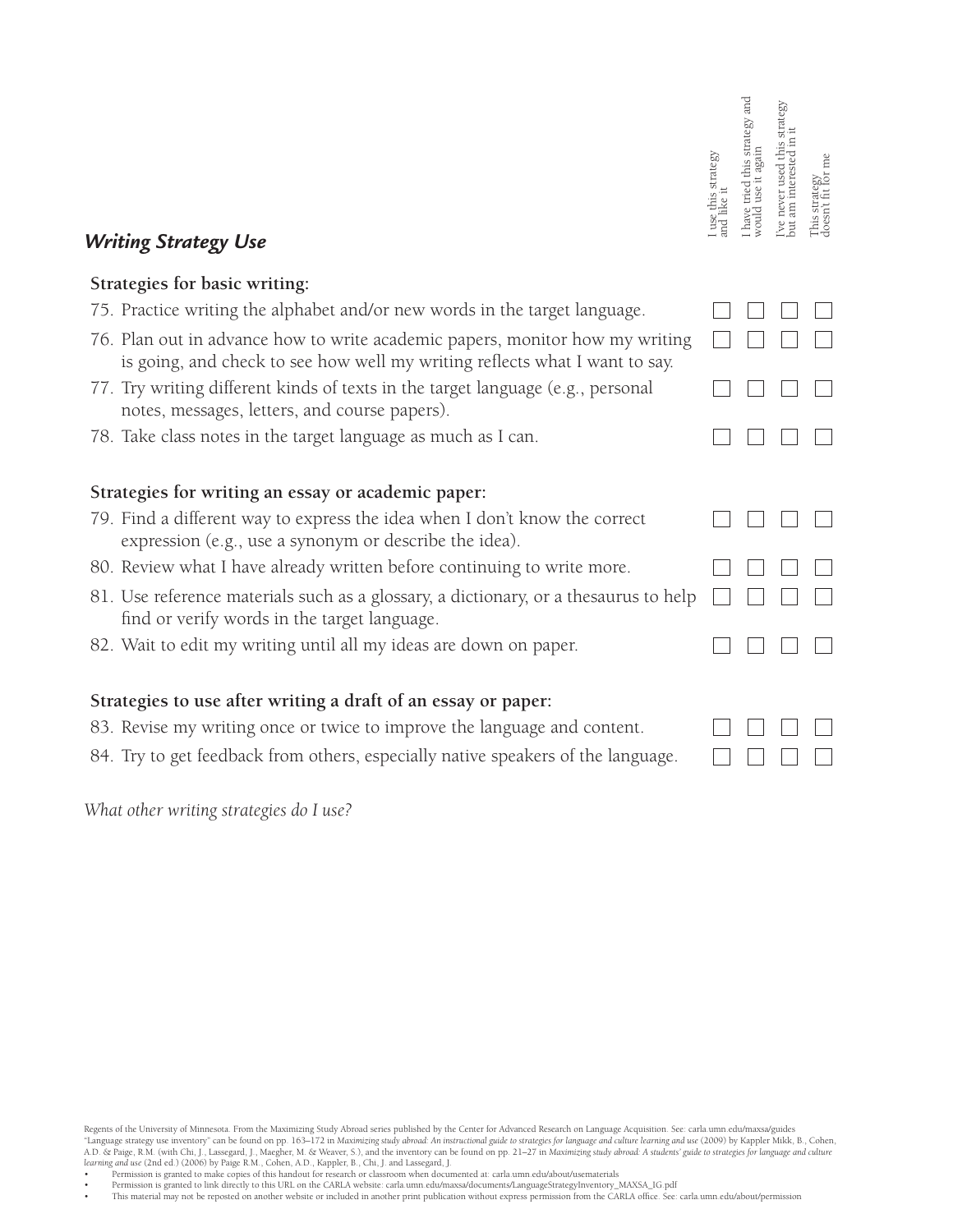| <b>Translation Strategy Use</b>                                                                                 | use this strategy | and<br>this strategy<br>use | strategy<br>used<br>never | This strategy<br>doesn't fit for 1 |
|-----------------------------------------------------------------------------------------------------------------|-------------------|-----------------------------|---------------------------|------------------------------------|
| Strategies for translation:                                                                                     |                   |                             |                           |                                    |
| 85. Plan out what to say or write in my own language and then translate it into<br>the target language.         |                   |                             |                           |                                    |
| 86. Translate in my head while I am reading to help me understand the text.                                     |                   |                             |                           |                                    |
| 87. Translate parts of a conversation into my own language to help me remember<br>the conversation.             |                   |                             |                           |                                    |
| Strategies for working directly in the target language as much as possible:                                     |                   |                             |                           |                                    |
| 88. Put my own language out of mind and think only in the target language as<br>much as possible.               |                   |                             |                           |                                    |
| 89. Try to understand what has been heard or read without translating it word<br>for word into my own language. |                   |                             |                           |                                    |
| 90. Use caution when directly transferring words and ideas from my own<br>language into the target language.    |                   |                             |                           |                                    |

*What other translation strategies do I use?*